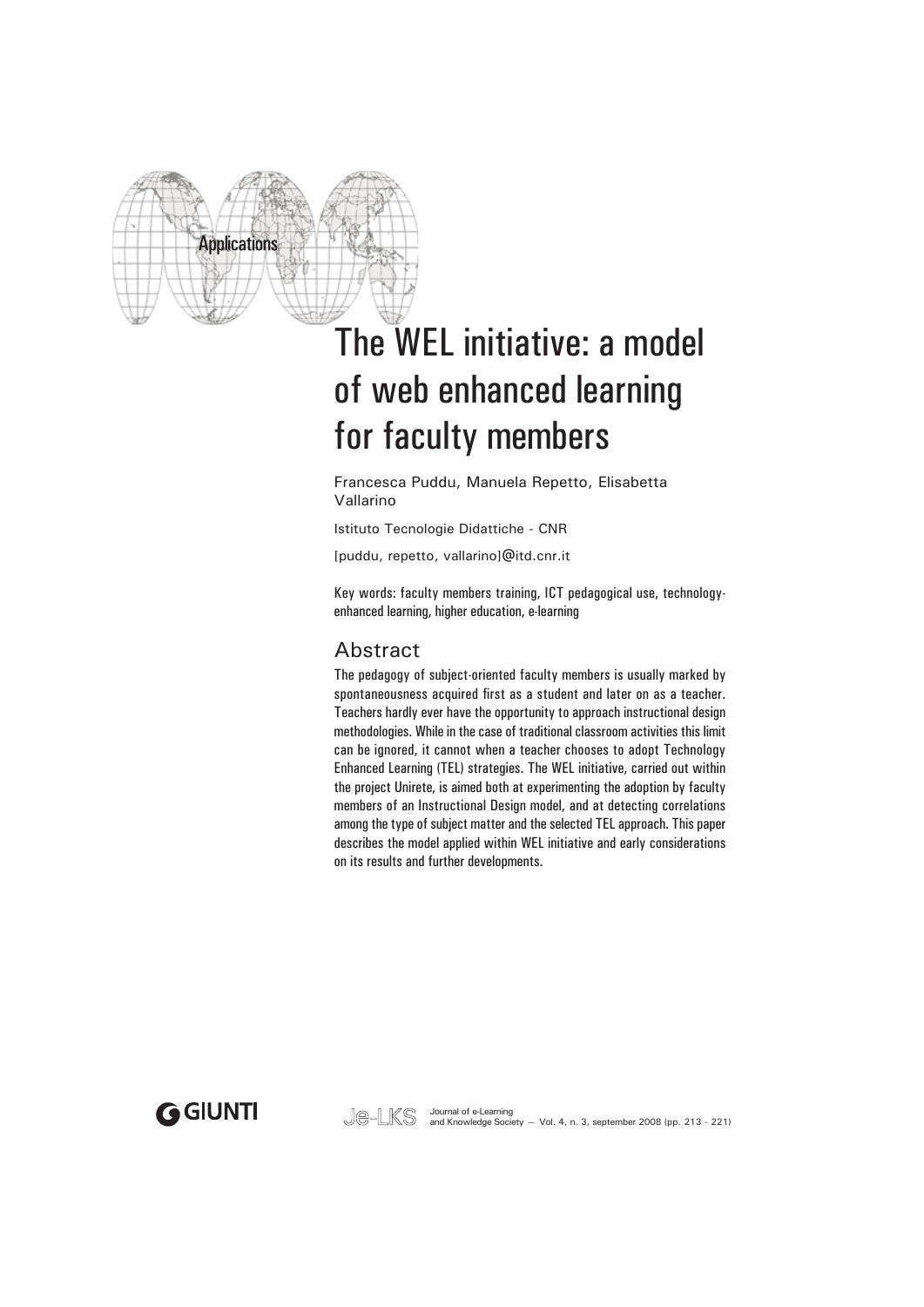#### 1 Introduction

In recent years attention on university teacher training on the use of tools and methodologies for Instructional Design (ID) has progressively increased (Bongalos et al*.*, 2006). Within a successful project and besides technology, researchers in the field tend to highlight such features as its permanent structure or reference service or the existence of a methodological support.

The WEL initiative of UniRete project is aimed at attaining two specific objectives:

- devising and experimenting a model for the acquisition of knowledge and the development of competencies of instructional design with subject-oriented university teachers; •
- investigating correlations between subject matter and types of TEL activities, that is, to what extent disciplinary aspects affect design choices as to the adoption of TEL approaches. •

This activity takes place within UniRete project of the University of Genoa in collaboration with the "AulaWeb" service of the same university. Consistently with the above objectives the project provides two key phases:

- definition of a project-based formative model on instructional design methodologies (ID) for TEL and its testing on a sample of fifty teachers out of seven-hundred that participate in AulaWeb; •
- analysis of teachers' attitudes on TEL strategies selection within their teaching area. •

Such analysis is carried out via periodical conversations, based on the mentioned formative model, between each teacher involved in the WEL experimental phase and their co-designer (an ITD researcher), who supports them in the first experience of TEL design. Coaching is considered necessary to sensitize teachers on uses of TEL they wouldn't initiate due to the lack of experience and knowledge in TEL design practices.

In fact, while in higher education the teacher is per se subject-oriented and rarely comes into contact with instructional design methodologies, in TEL planning the most effective instructional strategy for each formative objective to be attained with the support of technology, is essential (Trentin, 2006).

This research aims at understanding to what extent the adopted approach is affected by the choice of the best strategy to attain a given formative goal, or by a technology not suitable for processing/managing specific disciplinary contents and/or specific educational strategies. And, in the latter case, positive actions to enhance the effectiveness of current TEL technologies could be suggested.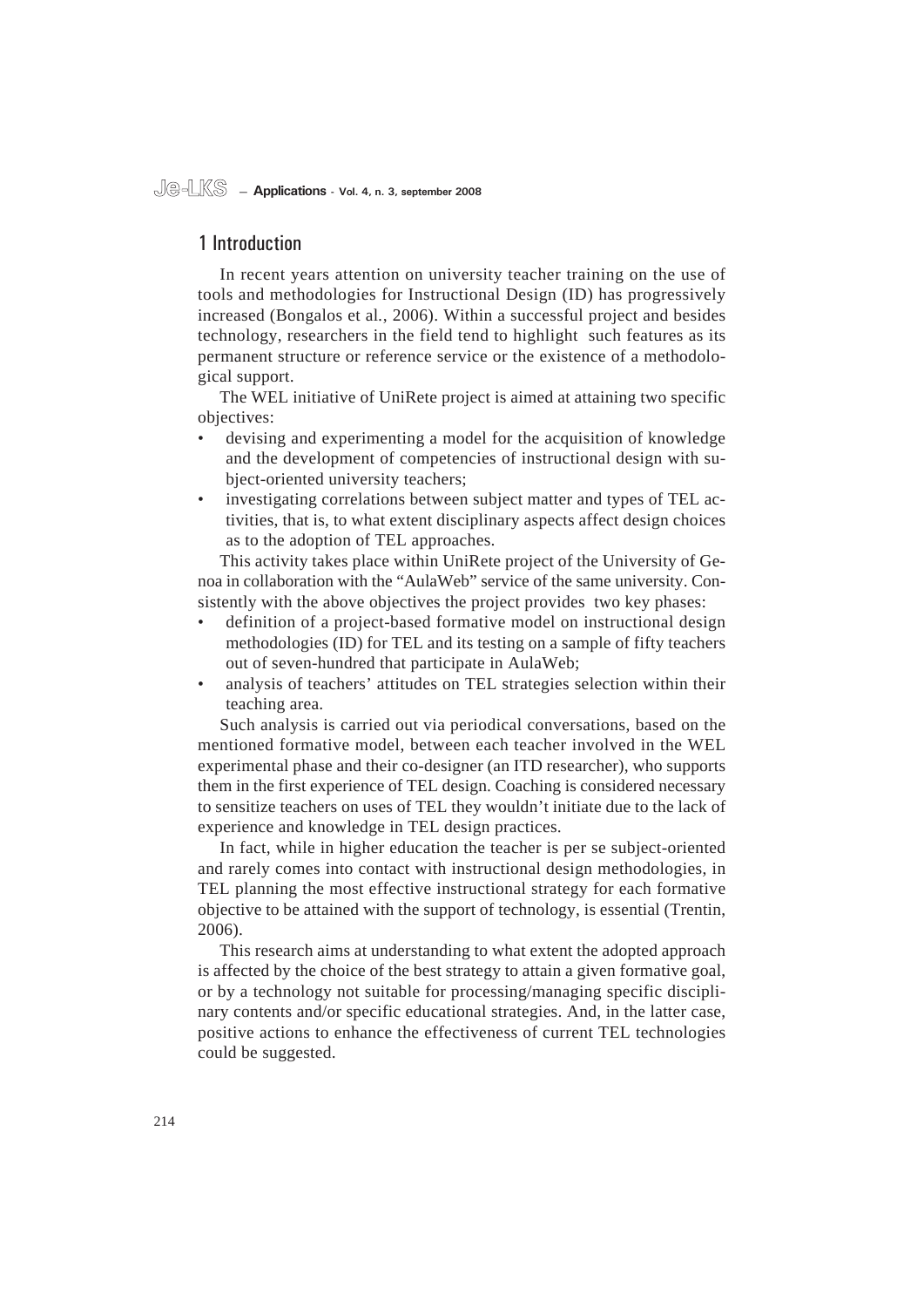**Francesca Puddu et al** - The WEL initiative: a model of web enhanced learning for faculty members

### 2 The methodology

As mentioned in the introduction, along its development phases, WEL initiative has followed the rules of Project-Based Learning (Kilpatrick, 1918; Howard, 2002) aimed at promoting mastery in Instructional Design methodologies among teachers, for a real educational innovation enhanced by ICT.

Since the beginning the strategy of the formative itinerary has assumed an intentionally operative approach focused on the realisation of an educational project (an academic online course) that encouraged teachers to activate methodological and design competencies to be improved through new knowledge building.

The WEL project phases are structured in a series of periodical collective and individual conversations leaded by a team of ID experts on design methodologies and development of online itineraries, which have supplied the foundation and the necessary tools for refining and developing the designing ideas accrued during the experimentation.

The key passages of the methodological approach and the related objectives are the following:

- *Plenaries of course start up* aimed at providing principles of Instructional Design applied to online learning, an overview on how ICT can be used to enhance learning in higher education, the requirements to orient teachers towards strategic choices peculiar to the subsequent operative phases. *•*
- *One-to-one design conversation* functional for the selected course planning to experiment the new methodological approaches envisaged by WEL initiative. The individual meetings should supply the following results: *•*
	- 1. completion and final compilation of the "project description form" assigned as support to a methodologically correct structure for the formative project under development;
	- modularization of the course; 2.
	- drawing of the first sections of the course guide; 3.
	- 4. definition of the course schedule.
- *One-to-one educational micro-design conversation* necessary to plan the development of online activities (lessons, case studies, problem solving, questionnaires, …) included in the educational project - defining formative objectives and reference contents, structuring the modalities of activity management, establishing the necessary resources, organizing the communication logical structure, … *•*
- *Final one-to-one conversation* to monitor project progress in view of *•*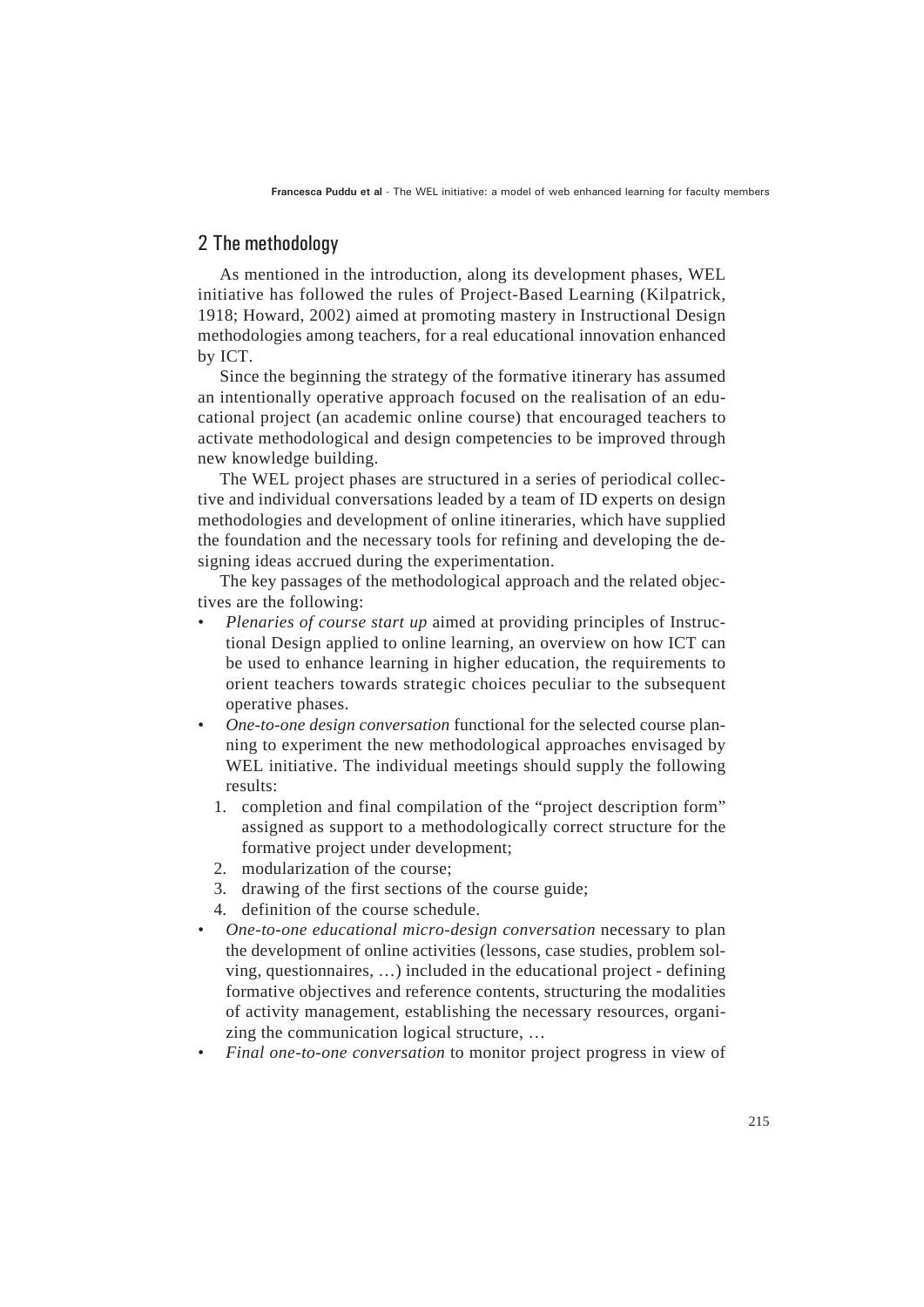## **Je-LKS — Applications - Vol. 4, n. 3, september 2008**

its implementation and delivery.

In parallel to the design and methodological conversations, it was considered necessary to study in-depth technologies used in the development of the online portions of the various formative projects.

To this aim two events were organized:

- *Techno-methodological Workshops* to create a contact point between methodological aspects design and the supporting technologies. Specifically, these meetings featured two phases: *•*
	- 1. presentation of the main functions of Moodle platform to be used by teachers for course delivery;
	- 2. overview of some technological products to simplify tasks implementation and development of online material devised by teachers such as e-content, video lectures, collaborative writing, case studies and moderated enquiries.
- *Thematic seminars* focused on technologies selected by teachers for the development of online activities envisaged in their own educational project. *•*

Transversally to the mentioned face to face meetings, an online space for the whole communication flow supporting the *Technology Enhanced Learning*, was made available for each course on the platform of AulaWeb project for online education.

Moreover, during its implementation a Moodle environment for training named *Gymnasium* was made accessible to encourage teachers to experiment issues related to the transfer to an e-learning infrastructure of educational components developed during the design phases, specifically:

- how to subdivide Modules to create an online environment mirroring the modularization of the course according to the teaching programme; •
- how to manage and organize resources and learning materials (files, contents, databases, …); •
- how to present online activities and promote them at a distance; •
- how to use synchronous and asynchronous communication tools; •
- how to carry out online assessment using the platform detection tools; •
- how to administer the potential students (profile administration, organization of virtual groups, …). •

From what stated so far, the aim of WEL initiative was not the training of e-elarning designers. Subject-oriented teachers used to organize the content of each lesson to deliver in the classroom, experimented the importance of programming their own teaching project through the use of a well established and effective design model. Such model was supposed to promote an innovative method to attain the expected educational objectives.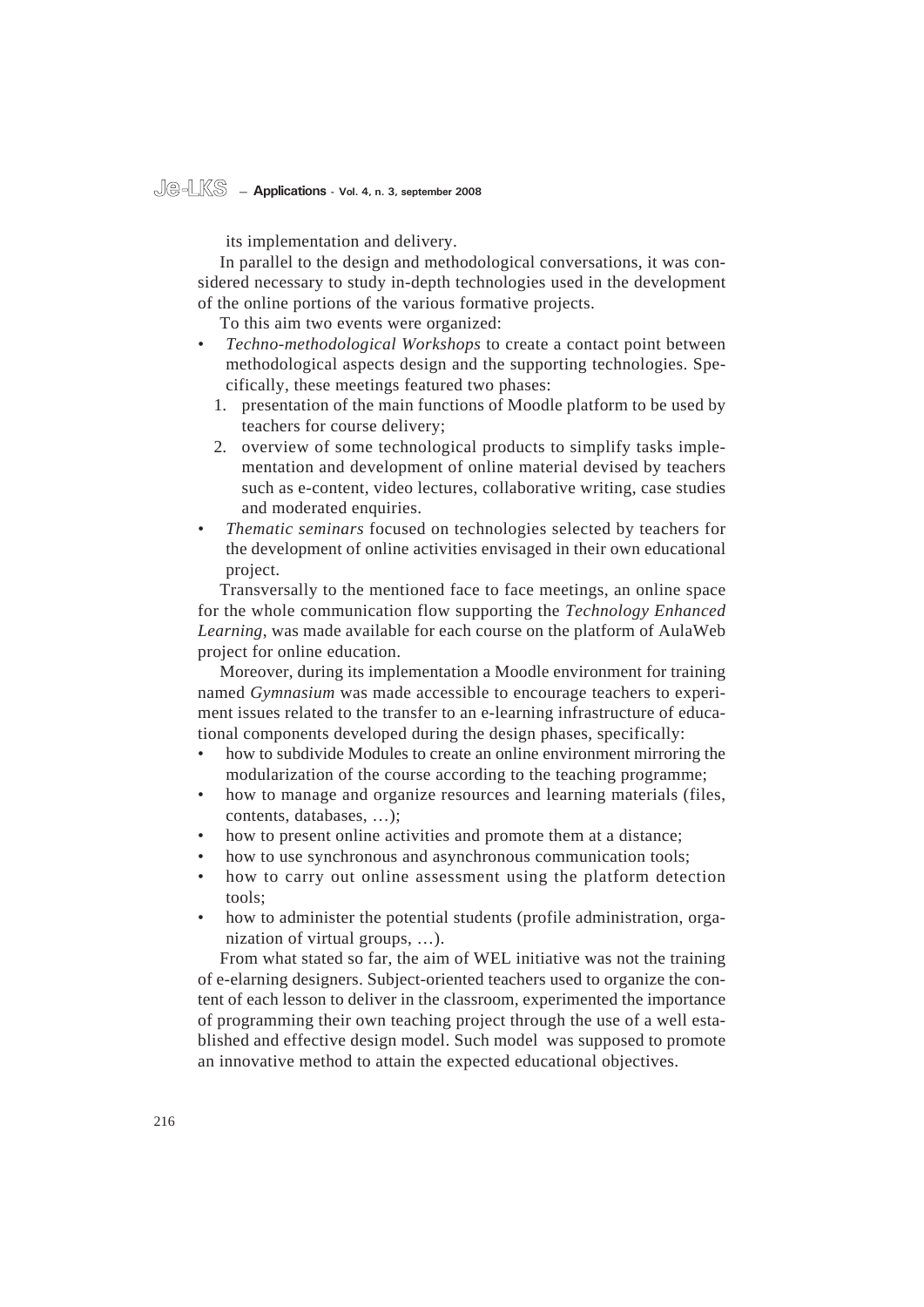**Francesca Puddu et al** - The WEL initiative: a model of web enhanced learning for faculty members

### 3 The detection tools

The detection tools used in WEL are the following:

- profiling questionnaires 1.
- 2. project report
- 3. interest poll towards seminars on ICT tools

It should be noted that the University of Genoa sent a call for participation to all university members without specifying prerequisites for participation. That is why a well designed poll was essential to describe the profile of teachers involved.

The profiling questionnaire consisted of three sub-sessions:

- 1. acquisition of personal data on each teacher and their course subject, number of students, typology of course (PhD Master, University course)
- 2. recognition of each teacher's knowledge on ICT and its use in education
- 3. acquisition of information about the preferential approach for the course TEL design (blended, online…) as well as for the development of educational activities (content based or collaborative…)

Before the first face to face meeting we received 52 teacher's profiling polls (45 courses). We have noticed that only 13% of teachers considers their level of ICT competences low, 64% thinks that their level of knowledge in the same field is medium, 22% considers that their level is high. Data regarding the experience in the use of ICT are even more surprising - 82% of teachers had already used ICT for collaborative e-tivities. Fig.1 represents the distribution of teachers at the various faculties.



Fig. 1 Teachers involved grouped by faculty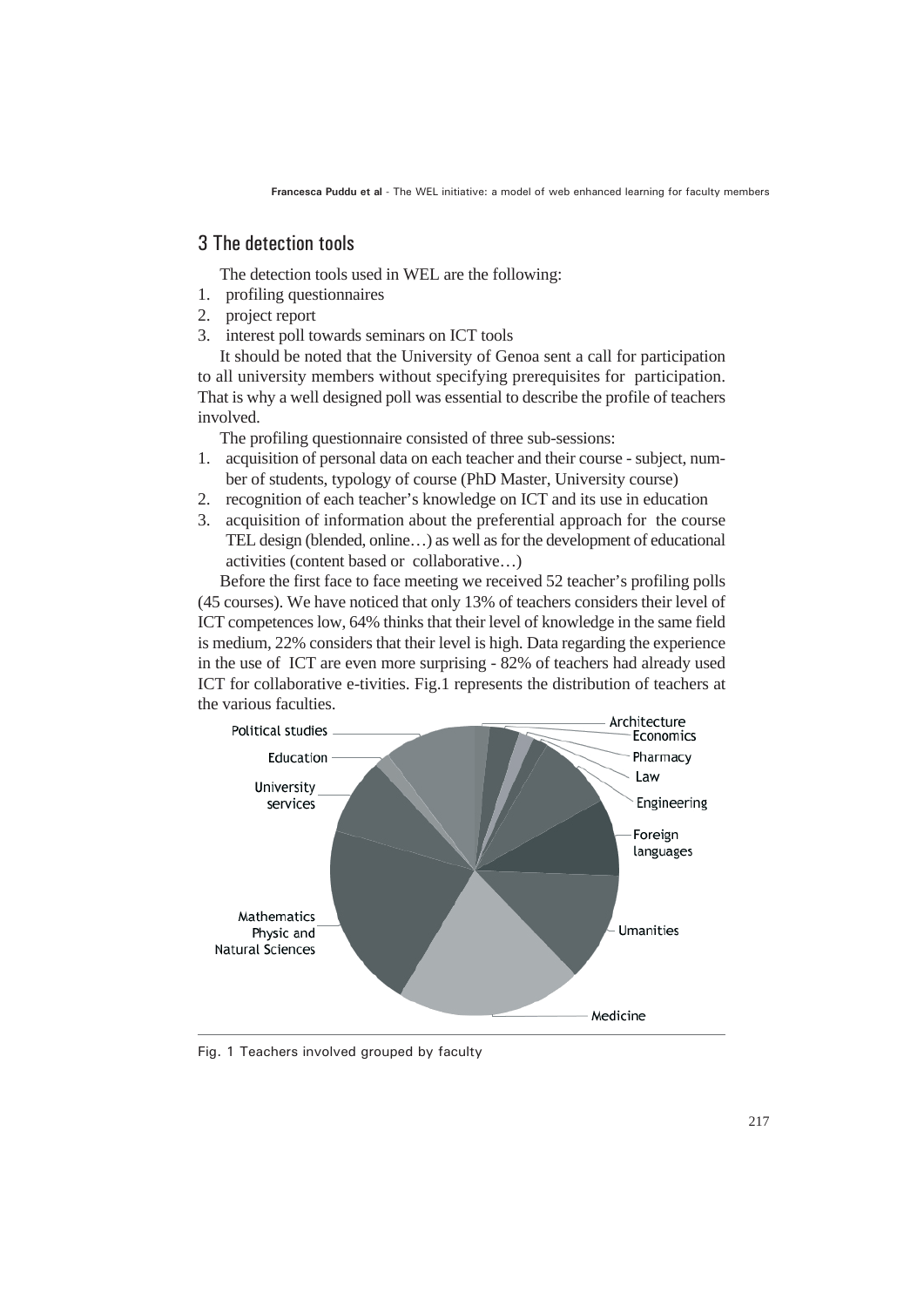## **Je-LKS — Applications - Vol. 4, n. 3, september 2008**

Medicine, Mathematics, Physics and Natural Sicences are the most represented in WEL due to an early interest and experience in ICT by these contexts. However, the faculties of Languages and Humanties too feature a good number of courses. Since the distribution of WEL projects is homogeneously distributed, it is possible to affirm that the established opinion that humanties faculties are less keen on the use of ICT in education is no more true.

A further tool used to obtain data on courses involved in WEL was the project report that co-designers drew during the first individual conversation. The report is both an updating tool of teachers' opinion on e-courses and e-tivities and an opportunity for co-designers to list the main characteristics of the course.

Another tool was created to understand which were the teacher's preferences towards thematic seminars focused on selected technologies. This tool was implemented using *Doodle.*

### 4 Outcomes of the WEL initiative

The comparison of initial profiling data with those gathered after the first design meeting allowed the following activities:

- identify tendencies and changes with respect to the methodological approach of the course and the activity type; •
- put in relation the emerged tendencies with the levels of previous knowledge and experiences, discipline type, number of students and requests for further studies by teachers. •

After the first cycle of conversations with teachers a general shift towards online and blended modalities was detected (respectively by 43% and 57%), to the detriment of the integrated approach, based on online delivery of generic support material (completely dismissed).

Actually, the chosen courses were not of the entirely online type – they included one or more online modules in which students' participation was an indefeasible part of the learning path.

Data on selected approach for online activities (content-based, collaborative or mixed) show that in almost half cases<sup>1</sup> (44%), orientation expressed at the beginning was confirmed.

Instead the exposure to individual conversations and plenaries, changed the orientation in 56% of cases, out of which 36% chose the collaborative approach. On the whole, a preference for the collaborative approach was detected in 50% of cases, while the other half is equally distributed between content-based and mixed approaches.

Putting in relation the change in approach and the previous knowledge level

<sup>1</sup> A case doesn't necessarily refer to a single teacher, rather to a single course/project which can be followed by more then one teacher as well. A single teacher can follow several courses/projects and choose a different approach for each course.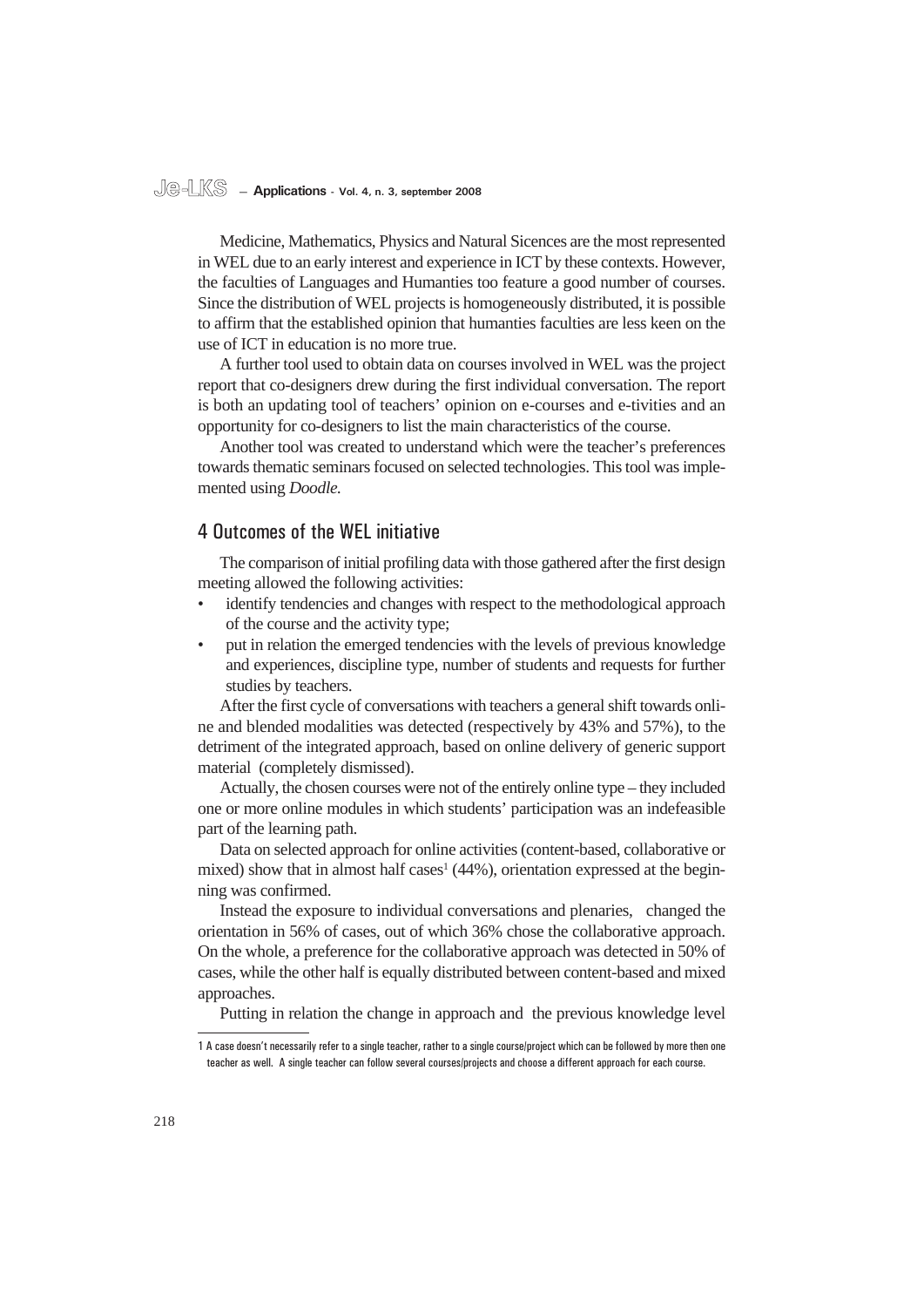declared in the initial questionnaire, reveals that 60% of persons with high knowledge level stuck to their initial choice, while the remaining 40% shifted to the collaborative approach. Conversely, the percentage reverses among teachers with medium level knowledge, where 60% changes the approach, while two-thirds of persons with low competencies changed their approach. Hence a significant correlation between early knowledge level and propensity for change should be noted (Goodman-Kruskal tau: .673). A remarkable correlation is also present between approach change and the absence of early experience in the educational use of ICT (Goodman-Kruskal tau: .725).

Within this experience and putting in relation the chosen approach and the discipline the general belief according to which the content-based approach is more proper for scientific disciplines, and the collaborative one for humanities, seems to be denied. Although at first this tendency was present, at least for scientific disciplines, 60% featured a collaborative approach while over 40% of humanities courses featured the mixed approach.

Also reflections emerged during the design meetings about the approach in relation with the students' number, could have affected the choice and encouraged several teachers to modify it. Actually, if during the profiling phase teachers preferred a content-based approach independently of students' number, following the meetings, the choice for medium and low range groups fell mainly on the collaborative approach which is easily manageable with a small number of students. With respect to the other two approaches, as shown in Figure 2, the present choices for the content-based and for the mixed approaches increase consistently with the raise of the numerical range.



Fig. 2 Present orientations and students' amounts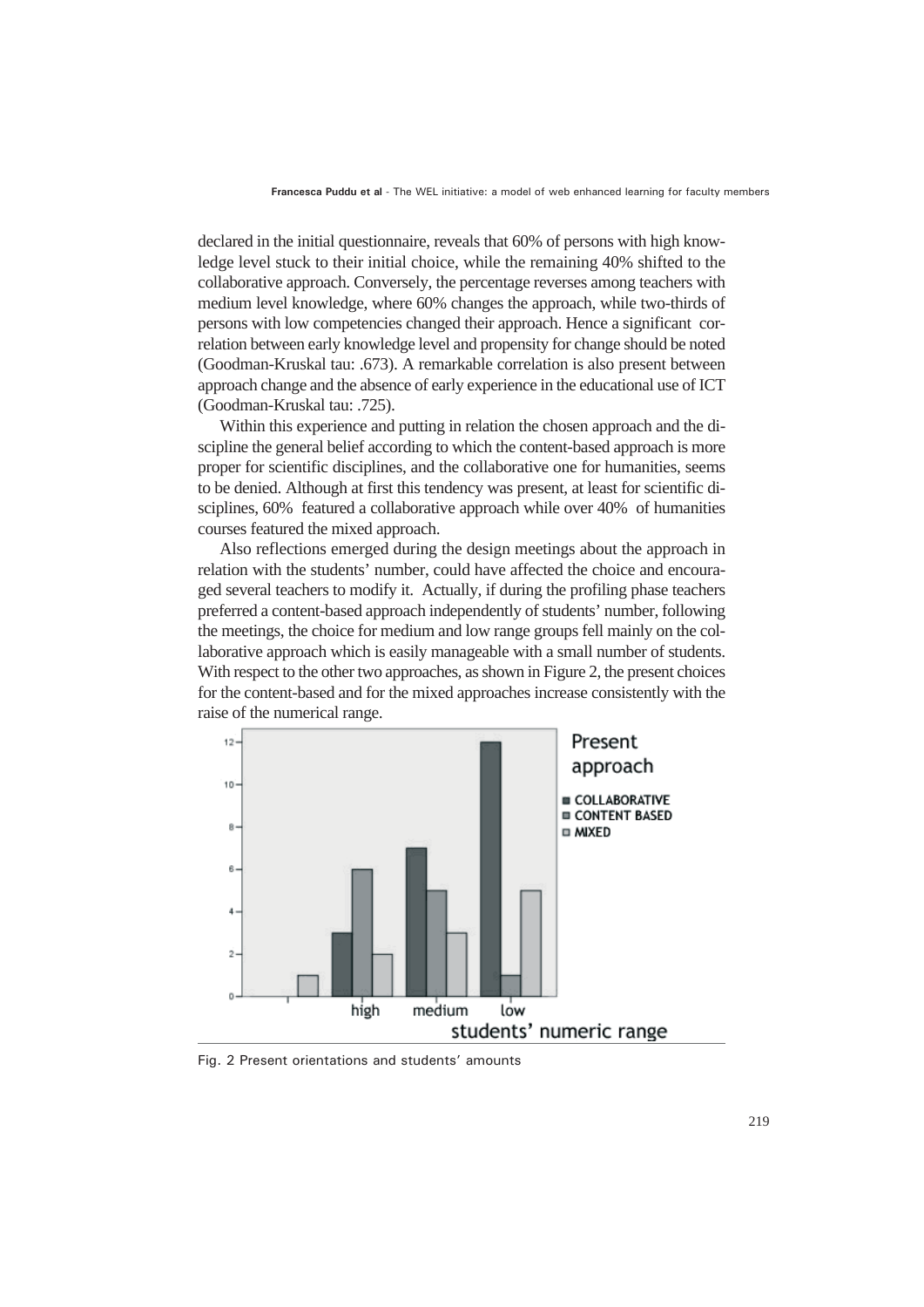#### **Je-LKS — Applications - Vol. 4, n. 3, september 2008**

Finally, as to the techno-methodological further studies in plenaries required by teachers, a remarkable interest towards topics consistent with the selected approach is confirmed, which does not exclude the need for further reflections on tools other than those related to their approach.

### 5 Conclusions

Follow-up analysis appears crucial to plan further developments of the research activity, which will be affected by modalities through which tasks designed by teachers will be carried out.

This medium-term analysis will establish to what extent teachers mastered the suggested methodology and succeeded in using it within their course; furthermore, whether and how much the approach has innovated their teaching practice and the employed learning strategies will be subject to evaluation.

In order to analyze these aspects objective data and qualitative inquiries will be carried out through proper surveys.

The comparison of numbers of students, drop-out rates, average marks in the intermediate tests, and success rates in exams, will be considered as objective data providing an immediate feedback on initiative outcomes,.

For the qualitative enquiry, questionnaires will be distributed to:

- verify to what extent the choice made during the design phase has been confirmed; •
- detect critical factors and potentialities; •
- determine how problems emerged during implementation were solved, and whether these pertain to the specific discipline; •
- verify what benefits students and teachers obtained from this experience in terms of satisfaction, participation at suggested activities and improvement of learning processes. •

The research activity could further evolve through a long-term monitoring of courses and their use and reinforcement over time. Effects of the initiative at an institutional level could be investigated as well, with respect to the acknowledgement system of credits obtained online, the faculty members training policies, or infrastructures investments. Less formal effects could also be studied, i.e., the possible increase in training demand by teachers "infected" by colleagues who participated in the first edition of WEL.

Last but not least, the opportunity of establishing a permanent techno-methodological support service able to borrow and consolidate the experimented approach, should be considered. One of the main and indefeasible peculiarities of this action is the way in which the methodological competencies of instructional designers integrate with the technological ones peculiar to computer scientists, thus ensuring a qualified assistance to teachers in the design of their university courses.